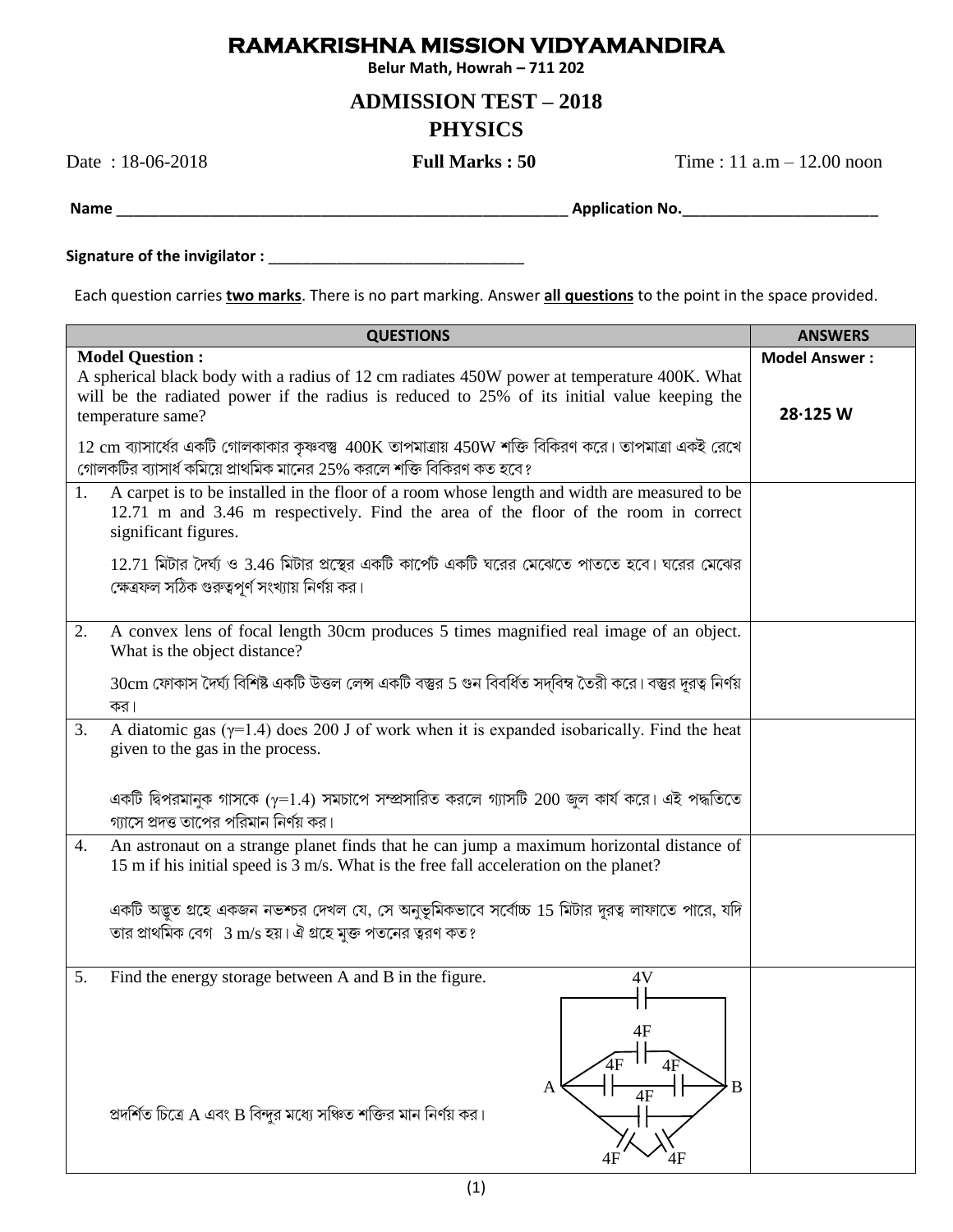| 6.  | A particle moves with simple harmonic motion in a straight line. Starting from the rest it<br>travels a distance l in first $\tau/2$ second and in next $\tau/2$ second it travels 2l in same direction.<br>Find the time period of oscillation.                                                   |  |
|-----|----------------------------------------------------------------------------------------------------------------------------------------------------------------------------------------------------------------------------------------------------------------------------------------------------|--|
|     | একটি কণা সরলরেখা বরাবর সরল দোলগতি সম্পন্ন করছে। স্থির অবস্থা থেকে প্রথম $\tau$ /2 $\sec$ -এ কণাটি $l$ দুরত্ব<br>যায় এবং পরবর্তী $\mathsf{r}/2\,\mathrm{sec}$ এ কণাটি একই দিকে $2l$ দুরত্ব যায়। দোলনের পর্যায়কাল নির্ণয় কর।                                                                     |  |
| 7.  | In a train, the compartments are connected by couplers, which are under tension as the<br>engine pulls the train. As you move from the engine to the last compartment, does the<br>tension in the couplers increase, decrease or stay the same as the train speeds up?                             |  |
|     | ট্রেনে কম্পার্টমেন্টগুলি কাপলার দিয়ে যুক্ত থাকে এবং ইঞ্জিন যখন ট্রেনকে টানে তখন সেগুলিতেও টানের সৃষ্টি<br>হয়। যখন ট্রেনটি গতি বাড়াতে থাকে তখন যদি ইঞ্জিন থেকে শেষ কম্পার্টমেন্টের দিকে যাওয়া যায় তাহলে<br>কাপলারের টান কি বাড়বে, কমবে না একই থাকবে?                                          |  |
| 8.  | The area of each plate of a parallel plate capacitor is 60 cm <sup>2</sup> and electric field between the<br>plates is 300 kV/m. If the place between the plates is filled with air $(\epsilon_0 = 8.854 \times 10^{-12} \text{ F/m})$ ,<br>find the charge on the plates.                         |  |
|     | একটি সমান্তরাল পাত ধারকের প্রত্যেক পাতের ক্ষেত্রফল 60 $\mathrm{cm}^2$ এবং পাতের মধ্যবর্তী তড়িৎপ্রাবল্য $300$<br>$kV/m$ । পাতদুটির মধ্যবর্তী স্থান বায়ুদ্বারা পূর্ণ হলে, পাতদুটির আধান নির্ণয় কর। ( $\varepsilon_0 = 8.854 \times 10^{-12}$ F/m)                                                 |  |
| 9.  | The current $(i)$ in an inductor is varying with time $(t)$<br>according to the plot shown in figure. Draw the variation of<br>voltage across the inductor with time.                                                                                                                              |  |
|     | একটি আবেশকের মধ্য দিয়ে তড়িৎপ্রবাহ (i) প্রদত্ত চিত্রানুযায়ী সময়ের (t)<br>T t $\rightarrow$<br>সঙ্গে পরিবর্তিত হয়। সময়ের সঙ্গে আবেশকের বিভবের পরিবর্তন লেখর<br>$\frac{T}{2}$<br>সাহায্যে প্রকাশ কর।                                                                                            |  |
| 10. | A satellite is in a circular orbit around the earth at an altitude of 1000 km. The radius of the<br>earth is $6.37 \times 10^6$ m and mass is $5.98 \times 10^{24}$ kg. Find the time period of rotation of the<br>satellite. (Given G= $6.673 \times 10^{-11}$ Nm <sup>2</sup> kg <sup>-2</sup> ) |  |
|     | একটি উপগ্রহ 1000 km উচ্চতায় থেকে পৃথিবীর চারিদিকে বৃত্তাকার কক্ষপথে ঘুরছে। পৃথিবীর ব্যাসার্ধ<br>$6.37\times10^6$ m এবং ভর $5.98\times10^{24}$ kg । উপগ্রহটির ঘূর্ণনের পর্যায়কাল নির্ণয় কর। (দেওয়া আছে G=<br>$6.673\times10^{-11}$ Nm <sup>2</sup> kg <sup>-2</sup> )                           |  |
|     | 11. Calculate the heat absorbed in Joule by a system in<br>going through the cyclic process shown in figure.<br>300<br>V(cc)                                                                                                                                                                       |  |
|     | 100<br>চিত্রে প্রদর্শিত চক্রাকার পদ্ধতিতে তাপ গ্রহনের পরিমান<br>জুলে নির্ণয় কর।<br>300 P(kPa) $\rightarrow$<br>100                                                                                                                                                                                |  |
| 12. | A uniform ladder of length L and weight 50N rests against a smooth vertical wall. If the<br>coefficient of static friction between the ladder and the ground is $\mu = 0.4$ , find the minimum<br>angle ( $\theta_{\min}$ ) between the ladder and the ground at which the ladder does not slip.   |  |
|     | L দৈর্ঘ্য ও 50N ওজনের একটি সুষম মই একটি মসৃণ খাড়া দেওয়ালে স্থিরভাবে লাগানো আছে। যদি মই ও<br>ভূমির মধ্যে স্থিথ ঘর্ষণ গুনাঙ্ক $\mu = 0.4$ হয় তবে মই ও ভূমির মধ্যে নূন্যতম কোন $(\boldsymbol{\theta}_{\min})$ কত হলে মইটি<br>হড়কাবে না।                                                           |  |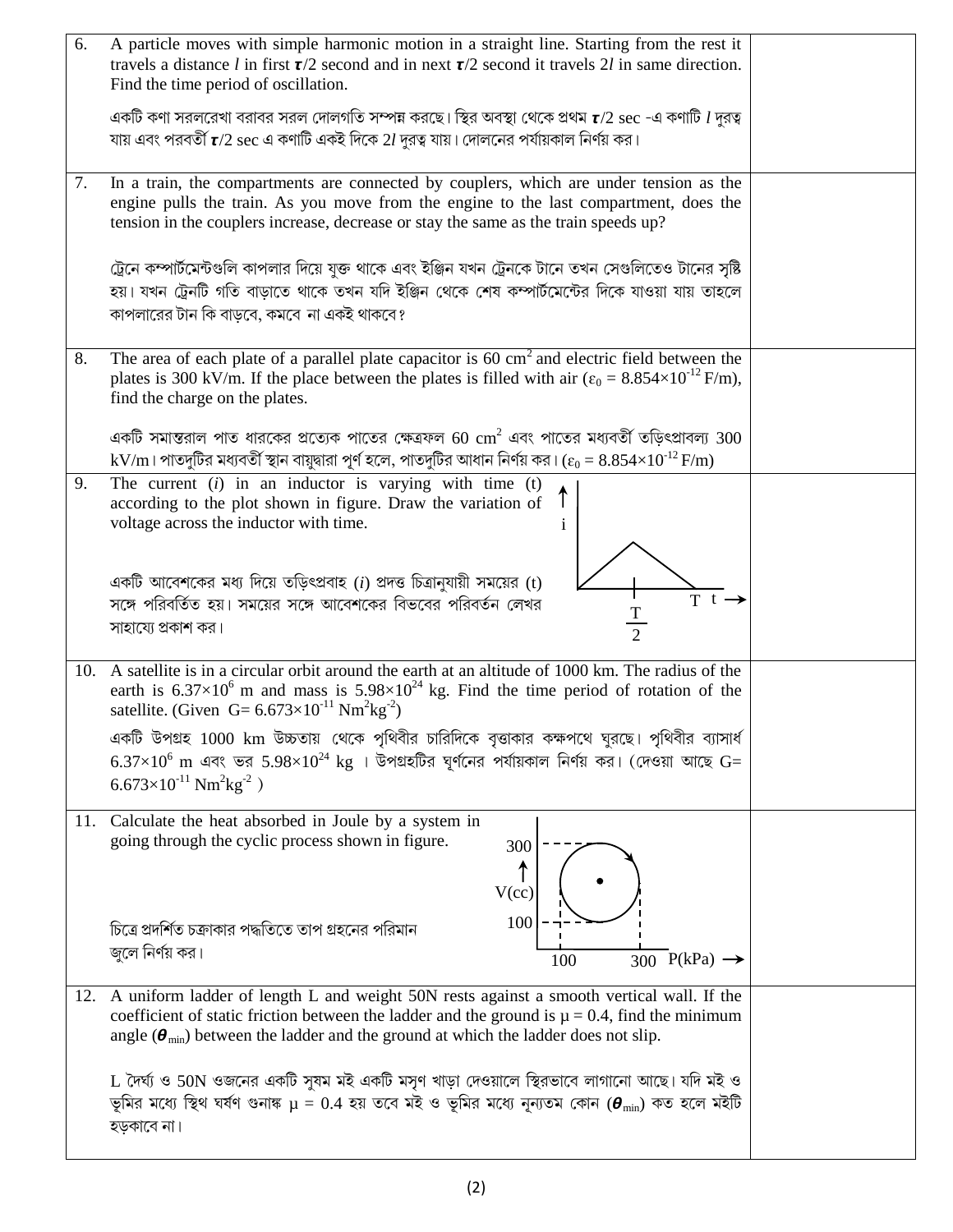|     | 13. Plot the following function $y(t) = 1 - \sin^2 \omega t$ where $\omega$ is a constant.                                                                                                                    |  |
|-----|---------------------------------------------------------------------------------------------------------------------------------------------------------------------------------------------------------------|--|
|     | নিম্নলিখিত অপেক্ষকটির লেখ অঙ্কণ কর, যেখানে $\omega$ একটি ধ্রুবক।                                                                                                                                              |  |
|     | $y(t) = 1 - \sin^2 \omega t$                                                                                                                                                                                  |  |
|     |                                                                                                                                                                                                               |  |
| 14. | In the circuit shown in figure, assume the diodes to<br>$50 \Omega$                                                                                                                                           |  |
|     | be ideal. When $V_i$ increases from 2V to 6V, determine<br>ww<br>the change in current from A to B in the circuit.                                                                                            |  |
|     | $100 \Omega$<br>ww                                                                                                                                                                                            |  |
|     | 3V                                                                                                                                                                                                            |  |
|     | চিত্রে প্রদর্শিত বর্তনীতে ডায়োডগুলি হল আদর্শ ডায়োড। $V_i$ এর<br>B<br>A<br>মান 2V থেকে 6V বাড়ালে বর্তনীর A থেকে B প্রান্তে প্রবাহিত                                                                         |  |
|     | $V_i$<br>তডিৎপ্রবাহের পরিবর্তন নির্ণয় কর।                                                                                                                                                                    |  |
|     |                                                                                                                                                                                                               |  |
| 15. | An open glass tube is immersed in mercury in such a way that a length of 8 cm extends<br>above the mercury level. The open end of the tube is then closed and sealed. After that the                          |  |
|     | tube is raised vertically up by additional 46 cm. What will be the length of the air column                                                                                                                   |  |
|     | above the mercury in the tube? (Atmospheric pressure $= 76$ cm Hg)                                                                                                                                            |  |
|     |                                                                                                                                                                                                               |  |
|     | দুইপ্রান্ত খোলমুখের একটি গ্লাসটিউব পারদে এমনভাবে ডোবানো হল যে নলের 8 cm পারদ তলের উপরে                                                                                                                        |  |
|     | বেরিয়ে থাকে। নলের খোলা মুখটি এরপর পুরোপুরি বন্ধ করা হল। এরপর নলটি লম্বভাবে উপরের দিকে আরও<br>$46 \text{ cm}$ তোলা হল। নলের মধ্যে পারদের উপরে বায়ু স্তম্ভের দৈর্ঘ্য কত হবে? (বায়ুচাপ = $76 \text{ cm Hg}$ ) |  |
|     |                                                                                                                                                                                                               |  |
|     | 16. A force F acts tangentially at the highest point of a sphere of mass m kept on a rough<br>horizontal plane. If the sphere rolls without slipping, find the acceleration of the centre of<br>the sphere.   |  |
|     |                                                                                                                                                                                                               |  |
|     | m ভরের একটি গোলক একটি অমসৃণ অনুভূমিকতলের উপর রাখা আছে এবং F মানের একটি বল গোলকের<br>সর্বোচ্চ বিন্দুতে স্পর্শক বরাবর ক্রিয়া করছে। যদি গোলকটি না হড়কে ঘুরতে থাকে তবে গোলকটির কেন্দ্রের                        |  |
|     | ত্বরণ নির্ণয় কর।                                                                                                                                                                                             |  |
|     |                                                                                                                                                                                                               |  |
| 17. | Archimedes was asked to determine whether a crown made for the King consisted of pure<br>gold or not. He solved this problem by weighing the crown first in air and then in water.                            |  |
|     | Suppose the scale reads 7.84N in air and 6.86N when completely submerged in water. What                                                                                                                       |  |
|     | should Archimedes have told the King? (Density of gold is $19.3 \times 10^{3}$ kg/m <sup>3</sup> , density of<br>water = $1000 \text{ kg/m}^3$ )                                                              |  |
|     |                                                                                                                                                                                                               |  |
|     | আর্কিমিডিসকে বলা হল, রাজার মুকুটটি খাঁটি সোনার কিনা নির্ণয় করতে। তিনি সমস্যার সমাধান করার জন্য                                                                                                               |  |
|     | মুকুটটি প্রথমে বায়ু মাধ্যমে ওজন করলেন এবং তারপর সম্পূর্ণ জলে ডুবিয়ে। ধরা যাক বায়ুতে ওজন পেলেন                                                                                                              |  |
|     | 7.84N এবং জলে সম্পূর্ণ নিমজ্জিত অবস্থায় পেলেন 6.86N। আর্কিমিডিস রাজাকে কী সিদ্ধান্ত জানালেন?<br>(সোনার ঘনত্ব $19.3 \times 10^3$ kg/m <sup>3</sup> , জলের ঘনত্ব = $1000$ kg/m <sup>3</sup> )                  |  |
|     |                                                                                                                                                                                                               |  |
|     | 18. An electron of charge $1.6 \times 10^{-19}$ C is rotating $3 \times 10^{15}$ times per second in a circular path of                                                                                       |  |
|     | radius $4.8 \times 10^{-11}$ m. Calculate the magnetic field H at the centre of the circular path.                                                                                                            |  |
|     | $4.8\times10^{11}$ m ব্যাসার্ধের বৃত্তপথে, $1.6\times10^{19}$ C আধান বিশিষ্ট একটি ইলেক্ট্রন প্রতি সেকেণ্ডে $3\times10^{15}$ বার                                                                               |  |
|     | ঘুরছে। বৃত্তপথের কেন্দ্রে চৌম্বকক্ষেত্র H নির্ণয় কর।                                                                                                                                                         |  |
|     |                                                                                                                                                                                                               |  |